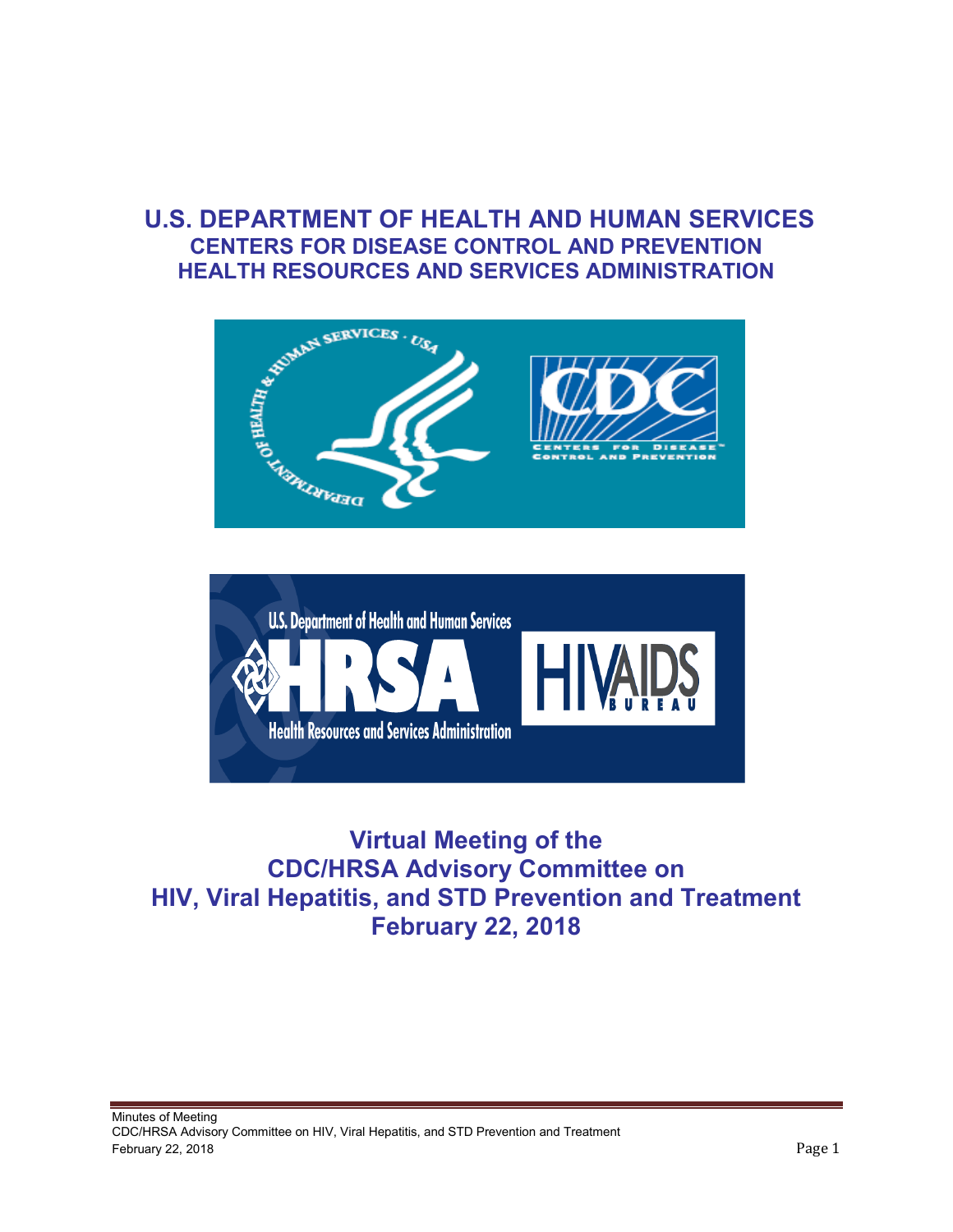# **Table of Contents**

| Attachment 2: Public Comment Submitted by the National Coalition of STD Directors  16 |  |
|---------------------------------------------------------------------------------------|--|
| Attachment 3: Core Message Elements about Undetectable Viral Load and HIV             |  |
|                                                                                       |  |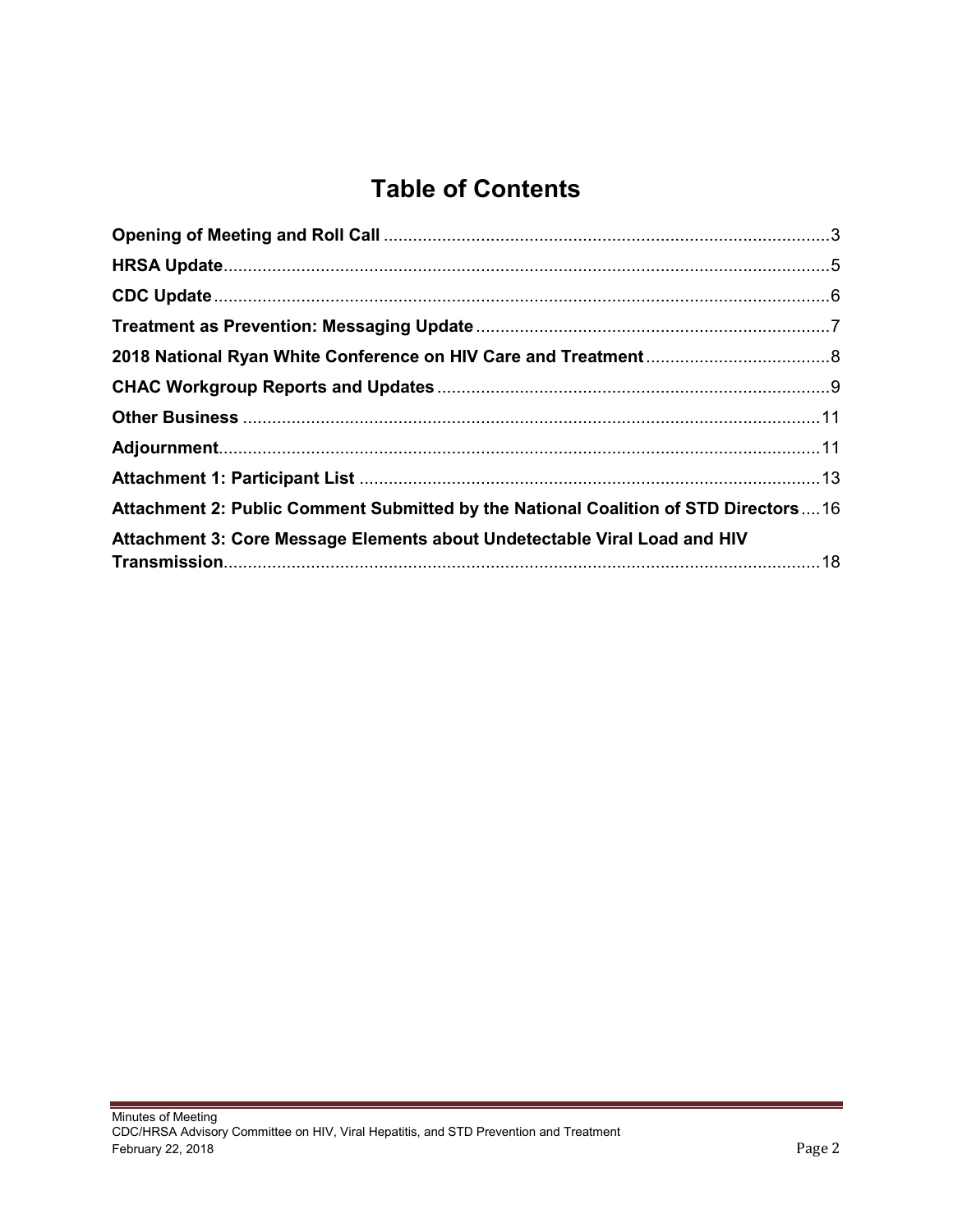<span id="page-2-0"></span>



## **U.S. DEPARTMENT OF HEALTH AND HUMAN SERVICES CENTERS FOR DISEASE CONTROL AND PREVENTION HEALTH RESOURCES AND SERVICES ADMINISTRATION**

### **CDC/HRSA ADVISORY COMMITTEE ON HIV, VIRAL HEPATITIS, AND STD PREVENTION AND TREATMENT VIRTUAL MEETING February 22, 2018**

## **Minutes of the Meeting**

The U.S. Department of Health and Human Services (HHS), the Centers for Disease Control and Prevention (CDC) National Center for HIV/AIDS, Viral Hepatitis, Sexually Transmitted Diseases (STDs) and Tuberculosis (TB) Prevention (NCHHSTP), and the Health Resources and Services Administration (HRSA) HIV/AIDS Bureau (HAB) convened a virtual meeting of the CDC/HRSA Advisory Committee on HIV, Viral Hepatitis, and STD Prevention and Treatment (CHAC). The proceedings were held on February 22, 2018.

The CHAC is a committee that is chartered under the Federal Advisory Committee Act (FACA) to advise the Secretary of HHS, Director of CDC, and Administrator of HRSA on objectives, strategies, policies, and priorities for HIV, viral hepatitis, and STD prevention and treatment efforts for the nation.

The meeting was open to the public (*Attachment 1: Participant List*). Information for the public to attend the CHAC meeting remotely via teleconference was published in the *Federal Register* in accordance with FACA rules and regulations.

## **Opening of Meeting and Roll Call**

#### **Laura Cheever, MD, ScM** Associate Administrator, HRSA, HAB CHAC Designated Federal Officer (DFO), HRSA

Dr. Cheever called the proceedings to order at 2:14 p.m. ET. Dr. Cheever announced that CHAC meetings are open to the public and all comments made during the proceedings are a matter of public record.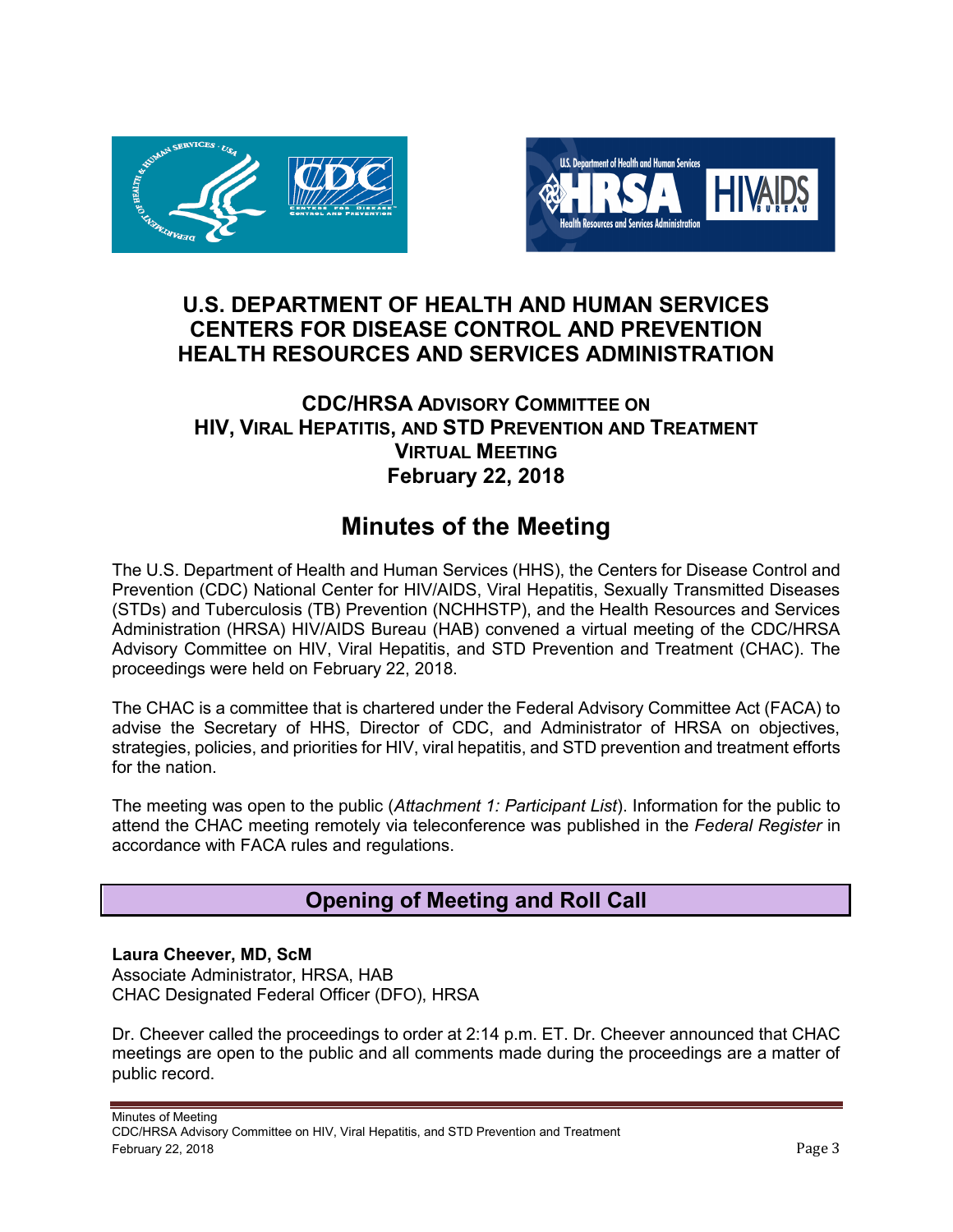Dr. Cheever conducted a roll call to determine the CHAC voting members and ex-officio members (or their alternates) in attendance. She reminded the CHAC voting members of their responsibility to disclose any potential individual and/or institutional conflicts of interest for the public record and to recuse themselves from voting or participating in these matters.

| , ושבו בו או יושר ו                                                                                               |                                                                                                                                                                                                                                   |
|-------------------------------------------------------------------------------------------------------------------|-----------------------------------------------------------------------------------------------------------------------------------------------------------------------------------------------------------------------------------|
| <b>CHAC Voting Member</b><br>(Institution/Organization)                                                           | <b>Potential Conflict of Interest</b>                                                                                                                                                                                             |
| Richard Aleshire, MSW, ACSW                                                                                       | Recipient of funding from CDC and HRSA/Ryan                                                                                                                                                                                       |
| (Washington State Department of Health)                                                                           | White HIV/AIDS Program (RWHAP).                                                                                                                                                                                                   |
| Jean Anderson, MD                                                                                                 | Recipient of funding from HRSA/RWHAP and has                                                                                                                                                                                      |
| (Johns Hopkins Medical Institutions)                                                                              | stock in Gilead.                                                                                                                                                                                                                  |
| Marvin Belzer, MD, FACP, FSAM<br>(University of Southern California, Keck                                         | Recipient of funding from CDC. HRSA/RWHAP,<br><b>Substance Abuse and Mental Health Services</b><br>Administration (SAMHSA), National Institutes of<br>Health (NIH) and is medical editor for the<br>American Board of Pediatrics. |
| Peter Byrd                                                                                                        | No conflicts disclosed.                                                                                                                                                                                                           |
| (Peer Educator and Advocate)                                                                                      |                                                                                                                                                                                                                                   |
| Dawn Fukuda, ScM<br>(Massachusetts Department of Public<br>Health)                                                | Recipient of funding from CDC and<br>HRSA/RWHAP.                                                                                                                                                                                  |
| Peter Havens, MD, MS<br>(Children's Hospital of Wisconsin)                                                        | Recipient of funding from HRSA/RWHAP and<br>NIH.                                                                                                                                                                                  |
| Devin Hursey                                                                                                      | Recipient of funding from HRSA/RWHAP.                                                                                                                                                                                             |
| (U.S. People Living with HIV Caucus)                                                                              |                                                                                                                                                                                                                                   |
| Jennifer Kates, PhD<br>(Kaiser Family Foundation)                                                                 | No conflicts disclosed.                                                                                                                                                                                                           |
| Amy Leonard, MPH<br>(Legacy Community Health Services)                                                            | Recipient of funding from CDC and<br>HRSA/RWHAP.                                                                                                                                                                                  |
| Jorge Mera, MD<br>(W.W. Hastings Indian Hospital)                                                                 | HRSA/RWHAP-funded AIDS Education and<br>Training Center (AETC) Program and funding<br>from Oklahoma University; advisory board<br>member of Gilead Sciences and AbbVie in 2016.                                                   |
| Susan Philip, MD, MPH<br>(San Francisco Department of Public Health)                                              | Recipient of funding from CDC and<br>HRSA/RWHAP, research support from Roche<br>Diagnostics, and an unpaid public health advisor<br>for GlaxoSmithKline.                                                                          |
| Michael Saag, MD<br>(University of Alabama at Birmingham,<br>School of Medicine, UAB Center for AIDS<br>Research) | Recipient of funding from HRSA/RWHAP and<br>CDC and a consultant for BMS, Merck, Gilead,<br>and ViiV.                                                                                                                             |
| Linda Scruggs, MHS                                                                                                | Recipient of funding from HRSA/RWHAP and                                                                                                                                                                                          |
| (Ribbon Consulting Group)                                                                                         | pharmaceutical companies                                                                                                                                                                                                          |
| Bradley Stoner, MD, PhD<br>(Washington University School of Medicine)                                             | Recipient of funding from CDC.                                                                                                                                                                                                    |
| Lynn Taylor, MD, FACP<br>(University of Rhode Island)                                                             | Recipient of funding from HRSA/RWHAP.                                                                                                                                                                                             |

#### **CONFLICT OF INTEREST DISCLOSURES**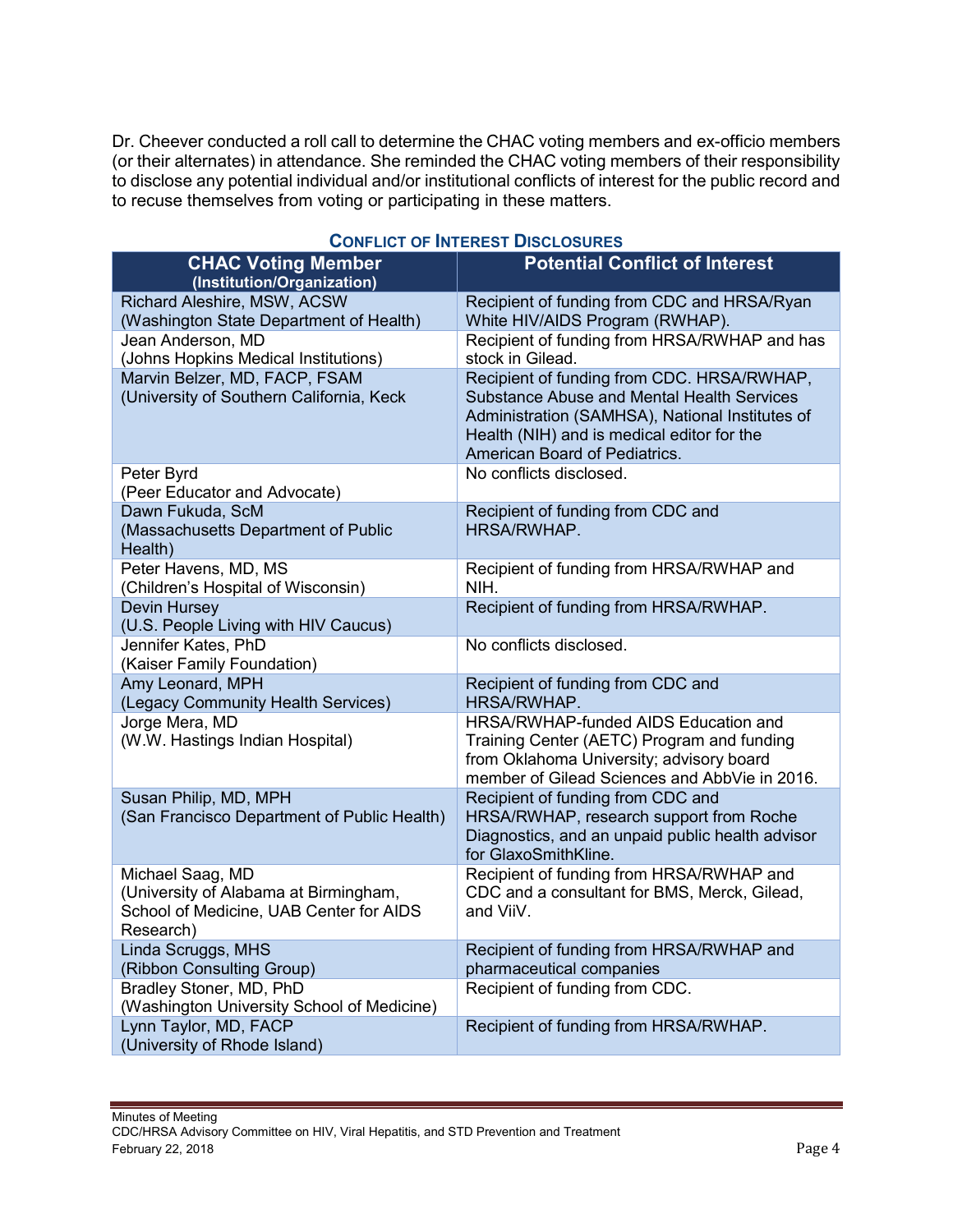<span id="page-4-0"></span>Dr. Cheever confirmed that the 20 voting members and ex-officio members (or their alternates) were in attendance and constituted a quorum for CHAC to conduct its business on February 22, 2018.

HRSA and CDC staff participating in the meeting were introduced. CHAC co-chairs, Dawn Fukuda and Peter Byrd, also welcomed participants.

## **HRSA Update**

**Laura Cheever, MD, ScM** Associate Administrator, HRSA, HAB CHAC DFO, HRSA

#### *HRSA Priorities*

Dr. Cheever presented the priorities of HRSA Administrator, Dr. George Sigounas.

- Increase awareness of HRSA activities, in particular, promoting awareness to increase access to services.
- Improve collaboration across HRSA Bureaus and Offices to better leverage resources and improve effectiveness. Dr. Sigounas asked HAB to work more closely with the Bureau of Primary Health Care. The two Bureaus have recently released a joint Notice of Funding Opportunity (NOFO).
- Optimize Regional Offices, especially as HRSA's "eyes and ears" on the ground.
- Prioritize publication in peer-reviewed literature and promote HRSA's publications.

#### *2018 National Ryan White Conference on HIV Care and Treatment (NRWC)*

Dr. Cheever announced the 2018 NRWC. More information on the conference was provided later in the meeting.

#### *New Resources from the RWHAP*

Dr. Cheever announced that HAB released three important resources that are available on the HAB website:

- *Annual Client-Level Data Report, 2016;*
- Revised and updated State Profiles; and
- Program-specific fact sheets.

#### *CHAC Transitions*

Dr. Cheever acknowledged two CHAC ex-officio members who have left their respective Agencies and are no longer members of the CHAC: Melinda Campopiano, SAMHSA, and Andrey Ostrovsky of the Centers for Medicare and Medicaid Services (CMS). Lisa Kaplowitz, who has been serving as Dr. Campopiano's alternate, has also left SAMHSA and will no longer be serving on the CHAC. SAMHSA will be identifying a permanent replacement. Richard Wild, who has been serving as alternate ex-officio for CMS, will continue in that position until a permanent replacement from CMS is identified. In addition, Dr. Cheever acknowledged Dr. Mildred Williamson for her service as the Presidential Advisory Council on HIV/AIDS (PACHA) liaison representative to the CHAC. Once new PACHA members are named, a new liaison will be identified.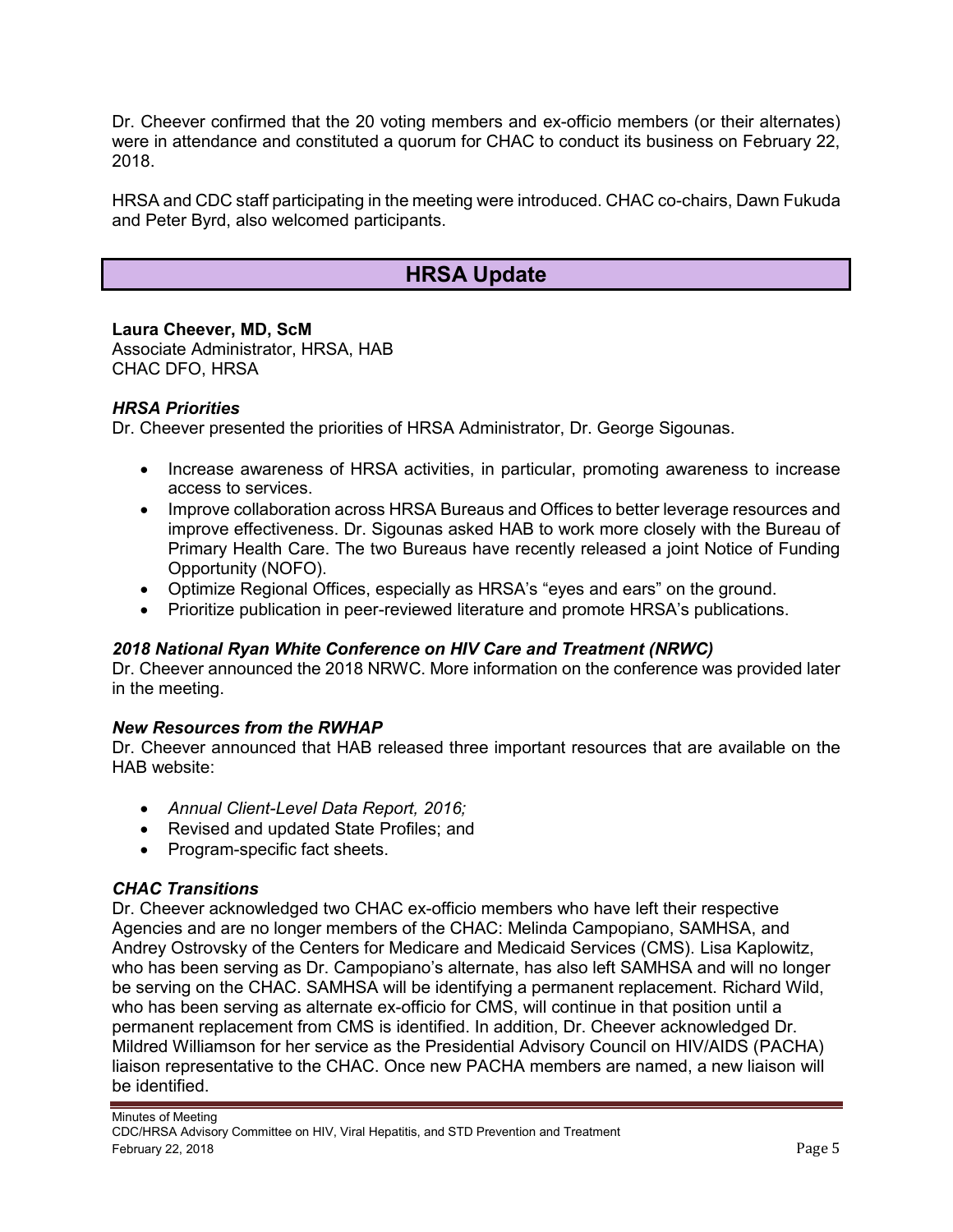<span id="page-5-0"></span>Dr. Cheever announced that the CHAC is recruiting new members and there will be an announcement about the application process in the Federal Register. More information is available from CDR Holly Berilla.

#### *Public Comment*

Given that it was a short business meeting as follow up to the October 2017 full CHAC meeting, there was no public comment period during the meeting. The National Coalition of State STD Directors submitted written comments on December 18, 2017 (Attachment 2).

#### *Future CHAC Meetings, 2018*

The next in-person CHAC meeting will be held in Atlanta, May 9-10, 2018. HRSA will sponsor the fall 2018 in-person meeting in Rockville, November 7-8, 2018.

## **CDC Update**

#### **RADM Jonathan Mermin, MD, MPH**

Director, CDC, NCHHSTP CHAC DFO, CDC

#### *CDC Transitions*

Dr. Mermin announced that Anne Schuchat, MD (RADM, USPHS) is Acting Director of CDC, replacing Brenda Fitzgerald, MD. Dr. John Ward, former Director of the Division of Viral Hepatitis at NCHHSTP, CDC, will be seconded to the Taskforce for Global Health. Mr. Jeffrey Efird will serve as Acting Director of the Division of Viral Hepatitis until a permanent replacement is identified. CDC will be advertising this position and Dr. Mermin asked CHAC members to encourage qualified individuals to apply. Ms. Rachel Powell is serving as Acting Associate Director for Communications Science, Health Communication Science Office. A permanent Director should be identified in the next two months.

#### *Awarded Integrated Funding Announcements for HIV, January 2018*

These five-year cooperative agreement awards to state health departments integrate HIV surveillance and prevention funding. A total of \$400 million per year will be awarded. In addition, the awards integrate several programmatic activities. These include:

- Identification of and rapid response to clusters and outbreaks;
- Expanding data to care (i.e., ensuring people living with HIV [PLWH] are linked and retained care) using surveillance and program information; and
- Supporting states for high-impact HIV prevention.

#### *Funding Announcement for School-Based HIV Prevention*

Activities include surveillance (Youth Risk Behavior Surveillance System [YRBSS]), school-based HIV/STD prevention, and Technical Assistance (TA) and capacity building for education departments.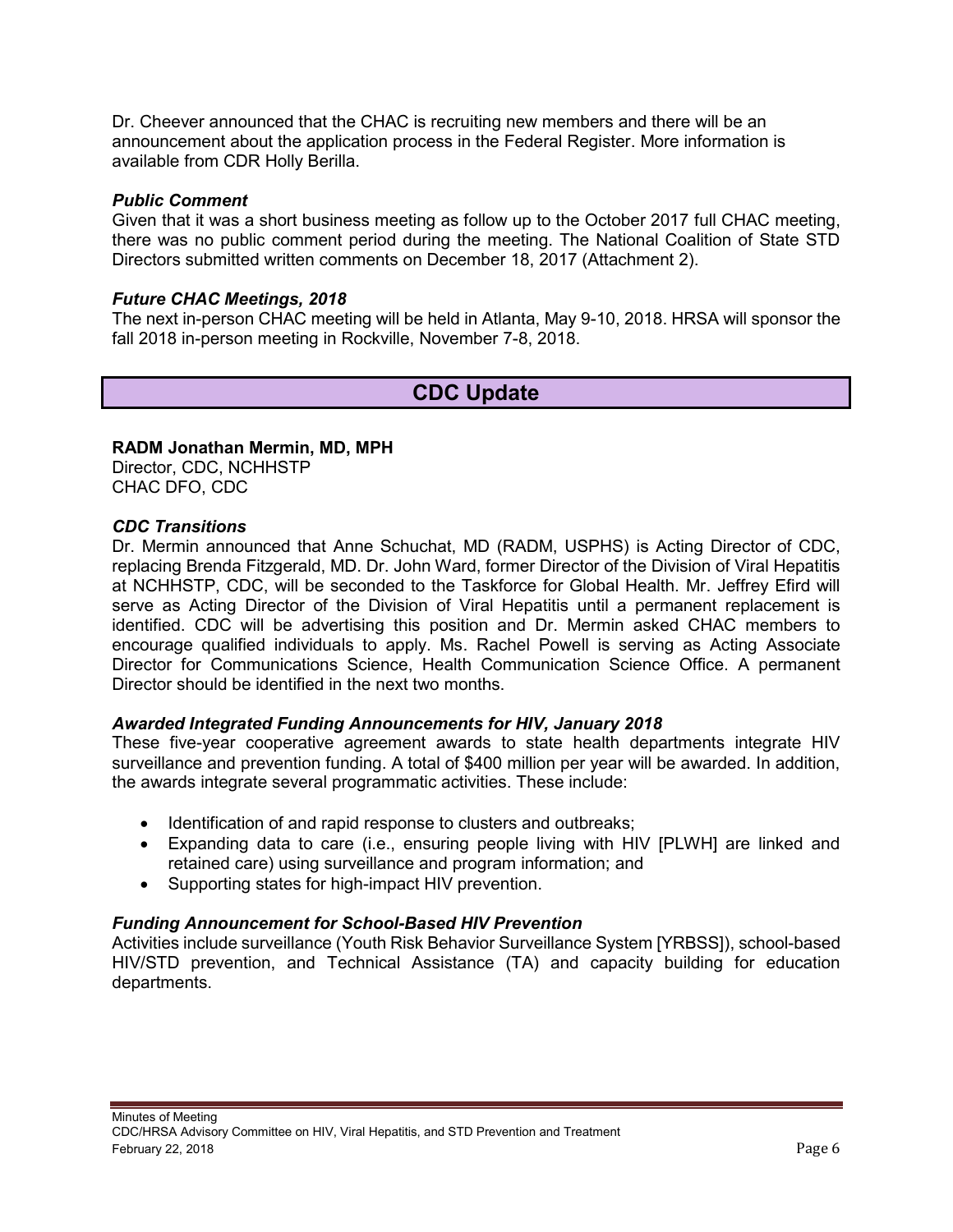### **Treatment as Prevention Messaging Update**

#### <span id="page-6-0"></span>**Richard Wolitski, PhD**

Director, HHS, Office of HIV/AIDS and Infectious Disease Policy (OHAIDP)

Dr. Wolitski discussed the activities of the HHS ad hoc working group focused on updating messages on the impact of viral suppression on HIV transmission. The group comprises representatives from CDC, HRSA, SAMHSA, and NIH.

Dr. Wolitski thanked the CHAC for the letter calling for consistent and accurate messages throughout HHS that was sent to Acting HHS Secretary Eric Hargan. The letter called on HHS to promptly provide recommendations and guidance to clinicians in the field about integrating prevention messages into services. At this point in time, HHS does not have a comprehensive plan for integrating consistent messages. Instead, HHS will engage with its Agencies to determine the most appropriate approaches for updating and integrating these messages into the large number of existing guidance and resources.

Dr. Wolitski presented a handout (Attachment 3) that describes the core message element related to undetectable viral load and HIV transmission that were agreed to by the Agencies participating in the working group. The working group found the process of translating research findings into real world practices very challenging. For example, in clinical trials subjects are tested monthly, outreach protocols are in place in the event a subject misses a test, and there are protocols in place should a subject fail to achieve or maintain viral suppression. This standard of care is not available in the real world. The working group sought to develop recommendations that represent a conservative approach that could achieve similar results in the real world.

An issue of concern raised by the CHAC was the messaging related to maintaining viral suppression for six months. The working group's recommendation for messaging is that antiretroviral treatment (ART) is known to work when:

- It is taken daily as prescribed; and
- An undetectable viral load is achieved and then maintained for at least six months.

The six-month timeframe is in response to the data on the variability of viral load and the importance of establishing a viral load over time in order for the results to be consistent over time. The concern was that if no timeframe is provided, a person could start using treatment as prevention (TasP) as their primary risk-reduction strategy after one undetectable viral load result. The six-month timeframe provides some confidence that, if the message is implemented as delivered, the person can expect comparable results. Data also indicates that most people who begin ART achieve viral suppression within six months, so the message aligns with these data.

The working group is currently waiting for the results of CDC message testing that is being conducted in Atlanta, Jackson, Los Angeles, and Detroit. The testing focuses on subjects' understanding of the messages. The working group will review and incorporate CDC's results and then work with Agencies to revise and update materials. In addition, the working group will be working with Agencies to address inconsistencies in messaging and to integrate messages into both prevention and care programs.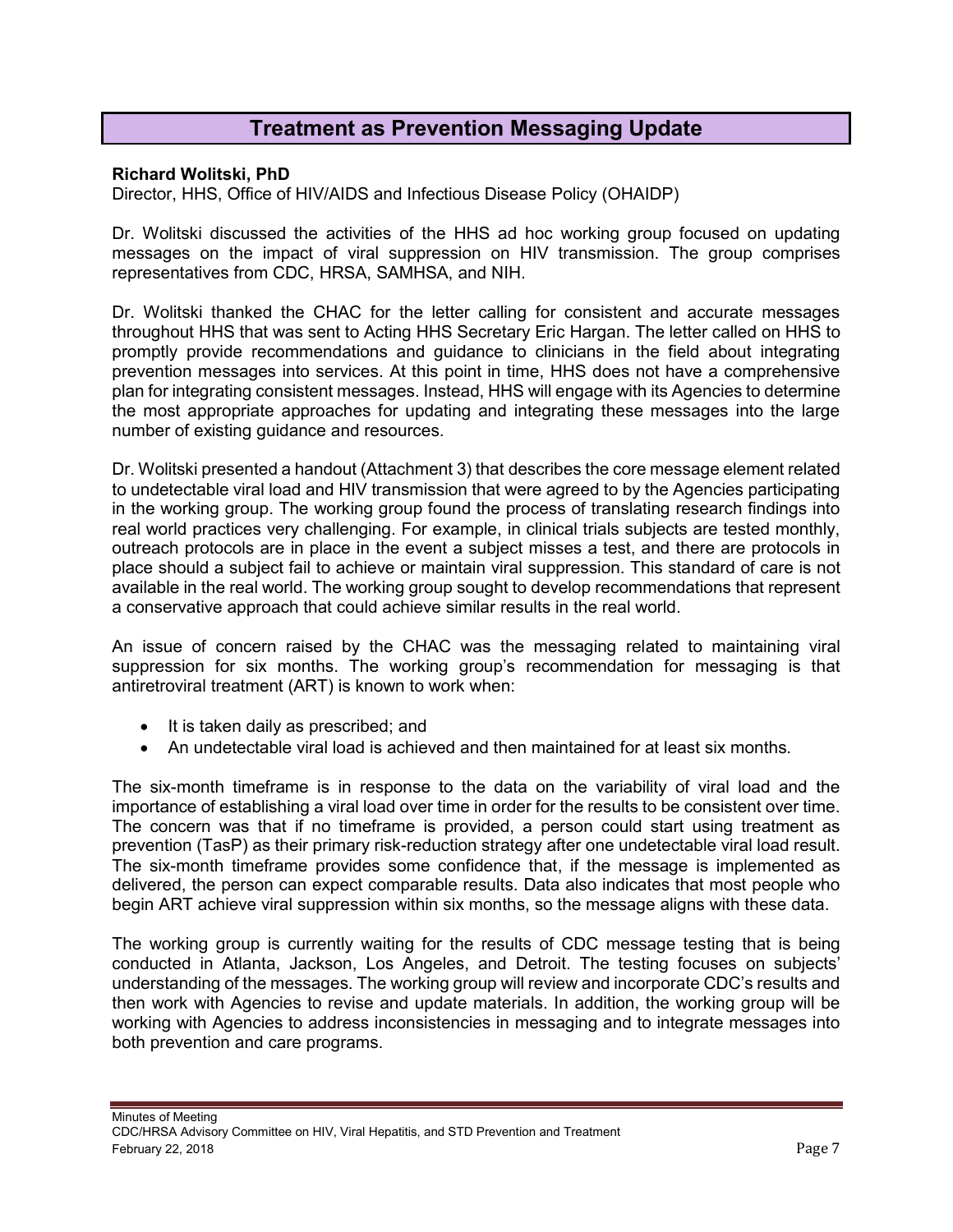<span id="page-7-0"></span>The working group is also considering secondary messages that will be necessary to address questions from both clinicians and patients. These questions include:

- What does it mean that the research found no linked transmission?
- What does suppression mean?
- What does adherence mean?
- How frequently should viral load be measured?

Other issues that need to be addressed include viral blips, STDs, pregnancy, and how to talk to partners about transmission.

Dr. Wolitski stated that HHS leadership is supportive of and committed to this process.

### **2018 National Ryan White Conference on HIV Care and Treatment**

#### **CDR Cathleen Davies, Tamika Martin, and Melinda Tinsley**

HRSA/HAB 2018 NRWC Executive Co-Chairs

The 2018 National Ryan White Conference on HIV Care and Treatment (NRWC) will take place December 11-14 at the Gaylord National Harbor Hotel and Convention Center in Oxon Hill, Maryland. The Clinical Conference will take place December 9-11, allowing participants to attend both events. The theme for the conference is *Catalyzing Success: Advancing Innovation. Leveraging Data. Ending the HIV Epidemic***.**

There are six conference tracks:

- **Increasing Access, Engagement, and Retention in HIV Care and Treatment** Focuses on best practices and models for access to, engagement, retention, and re-engagement in HIV care and treatment that result in improved health outcomes for PLWH.
- **Data Utilization** Examines data integration, data analysis, and data utilization with a focus on how these activities improve engagement/re-engagement, service delivery, and public health approaches to ending the HIV epidemic and curing hepatitis C virus in the RWHAP.
- **Leveraging Innovative Practices to Improve Outcomes and Address Emerging Priorities** - Highlights new and innovative models for PLWH engagement, HIV workforce development and deployment, service integration, and service delivery that lead to improvements in health outcomes along the HIV care continuum, as well as addressing emerging priorities such as curing hepatitis C virus in the RWHAP, behavioral health integration, and the opioid epidemic.
- **Clinical Quality Management and Clinical Improvement**  Examines the fundamentals and best practices for clinical quality management programs to measure and improve HIV service delivery and health outcomes with the ultimate goal of reducing health disparities.
- **RWHAP Planning and Resource Allocation: Collaborative Partnerships and Community Engagement** - Focuses on requirements and best practices for integrated planning, program implementation, workforce development, and resource allocation and utilization, including examples of collaborative partnerships and community engagement initiatives that result in a quality, comprehensive system of HIV prevention, care, and treatment that is responsive to the evolving HIV epidemic.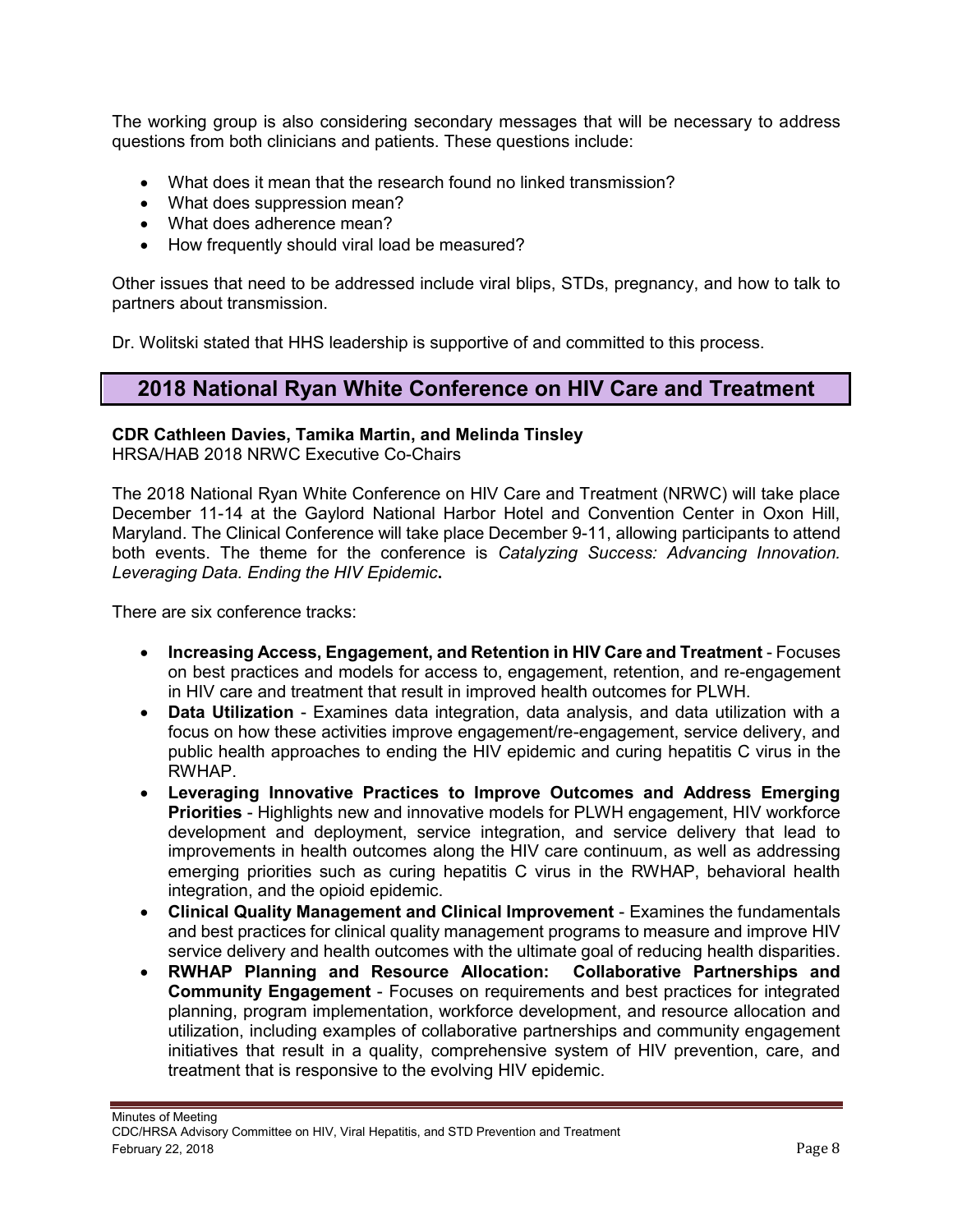<span id="page-8-0"></span> **RWHAP Fiscal and Grant Management Boot Camp** - TA track focusing on training RWHAP recipients and subrecipients on fiscal and grant management requirements and best practices.

Participation has been expanded for this year's conference; capacity is 4,500 participants. At previous conferences, participation was limited. This year, more subrecipients and consumers actively engaged with the RWHAP in their community will be able to attend.

There will be four plenary sessions. Sessions will focus on one of the tracks. There will also be a plenary session featuring federal partners. CHAC members are encouraged to suggest plenary speakers.

There will be workshops (30- and 90-minute) and poster sessions. The request for abstracts will be released soon. Internal and external reviewers will be necessary. CHAC members are encouraged to volunteer or suggest reviewers.

Save-the-date cards have already been distributed. The conference website will be live in the coming weeks.

## **CHAC Workgroup Reports and Updates**

#### **STD Workgroup**

Susan Philip, MD, MPH and Bradley Stoner, MD, PhD

The letter on increasing STD rates was sent to DHHS. A response has not been received. Following the October meeting, the letter went through various revisions and CDC review.

#### **Treatment as Prevention Workgroup**

Amy Leonard, MPH

The letter on TasP was sent to the Director of CDC and Administrator of HRSA in November. One of the recommendations in the letter focused on providing guidance to providers about TasP.

Dr. Wolitski replied that there is agreement that providing this guidance is important. The question is how to do it, either within existing structures or by creating a new, stand-alone strike force. As the HHS working group moves forward, it will be seeking feedback from the participating Agencies on how this should be done. Dr. Wolitski asked for feedback from Dr. Cheever and Dr. Mermin.

Dr. Cheever stated that HAB is promoting TasP through RWHAP TA activities and resources, including the NRWC and through the AETCs. Dr. Mermin stated that CDC is incorporating TasP messages into existing materials for clinicians, PLWH and their partners, and other at-risk groups. CDC is working with the HHS Guidelines for the Use of Antiretroviral Agents in Adults and Adolescents Living with HIV Panel to incorporate TasP. The panel has formal procedures for evaluating data and coming to consensus – essentially a system for grading the evidence. CDC is also working to identify areas where more nuanced messages may be necessary (e.g., viral blips). This can also serve to identify areas where more research is necessary. Dr. Wolitski added that it is necessary to determine the appropriate body to provide more guidance. Does the DHHS Antiretroviral Panel, which focuses on care and treatment, have the necessary expertise? Should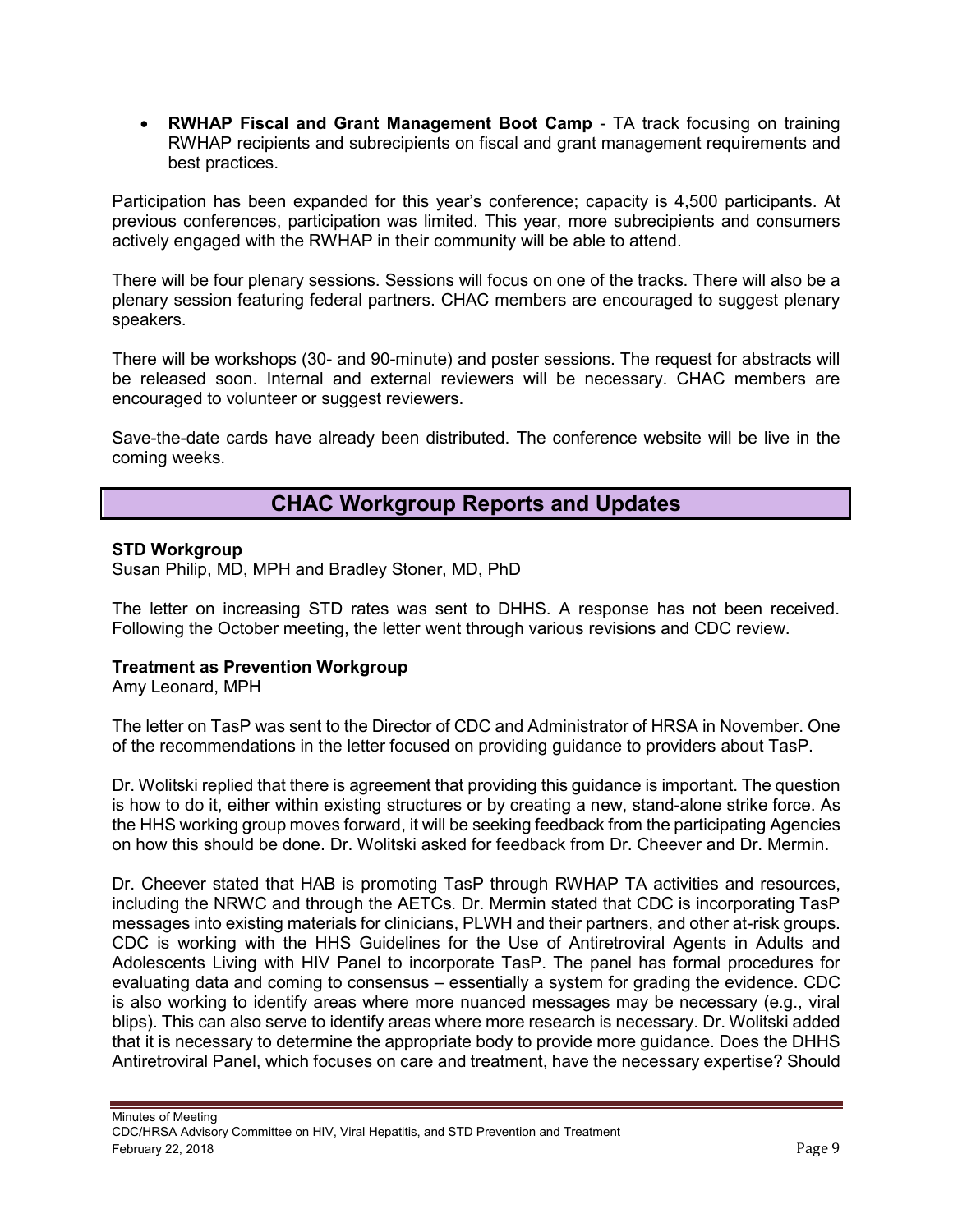additional experts be added to this body? Since TasP relates to prevention, would Public Health Service guidelines be more appropriate?

Ms. Leonard asked if there could be an awareness campaign, such as *Greater than AIDS*. Dr. Wolitski stated that funding of such a campaign could be done through the Secretary's Minority AIDS Initiative and that DHHS is considering prioritizing this in the next round of funding.

Ms. Leonard suggested that TasP messaging be incorporated into CDC Capacity Building Assistance (CBA) and evidence-based interventions materials, similar as was done with information of pre-exposure prophylaxis (PrEP). Dr. Mermin stated that CDC is focusing on the HIV continuum of care and prevention with positives. Integrating this information into the CBA materials is a great opportunity. CDC has heard that some clinicians are quite negative about TasP or interpret the data negatively. There is a role for both CDC and HRSA in ensuring that this information is disseminated in a way that it is interpreted effectively.

Dr. Saag stated that there are varying comfort levels on the part of clinicians when it comes to telling patients that they will not transmit HIV if they achieve viral suppression. Support and guidance from DHHS will be helpful.

Dr. Belzer asked if there has been any analysis done based on the actual antiretroviral treatments being used. There are different drugs being prescribed and not all are as effective in achieving viral suppression. Dr. Mermin stated that the best marker is undetectable viral load. However, clinicians should be asking how to best get a patient to viral suppression. In addition, patients have many questions about viral suppression and may want to use additional forms of protection with their partners, such as condoms or PrEP.

#### **HIV and Aging Work Group**

Peter Byrd and Richard Aleshire, MSW, ACSW

Mr. Byrd reported that the work group is using both data and experiential information to frame the issue. The work group has been struggling to narrow the focus since HIV and Aging is such a broad topic. The group is also working to expand the work group and identify future speakers. The work group will be distributing a questionnaire to CHAC members for their input.

Mr. Byrd stated that work group members believe that it is necessary to have a clinician serve as co-chair of the work group, given that the recommendations will probably focus on treatment and services.

Dr. Saag volunteered to serve as a co-chair. Mr. Aleshire will remain on the work group as cochair, and Mr. Byrd agreed to remain on as consultant and member.

Dr. Saag suggested narrowing the focus of the work group to the unique aspects of aging with HIV, and identify things that clinicians should be doing with this patient population (e.g., screening, interventions, etc.) and that can make a difference in quality of life.

#### **School-aged LGBTQ Youth Health Work Group**

Amy Leonard, MPH

The work group is meeting the week of February 26 and is working on a letter with recommendations.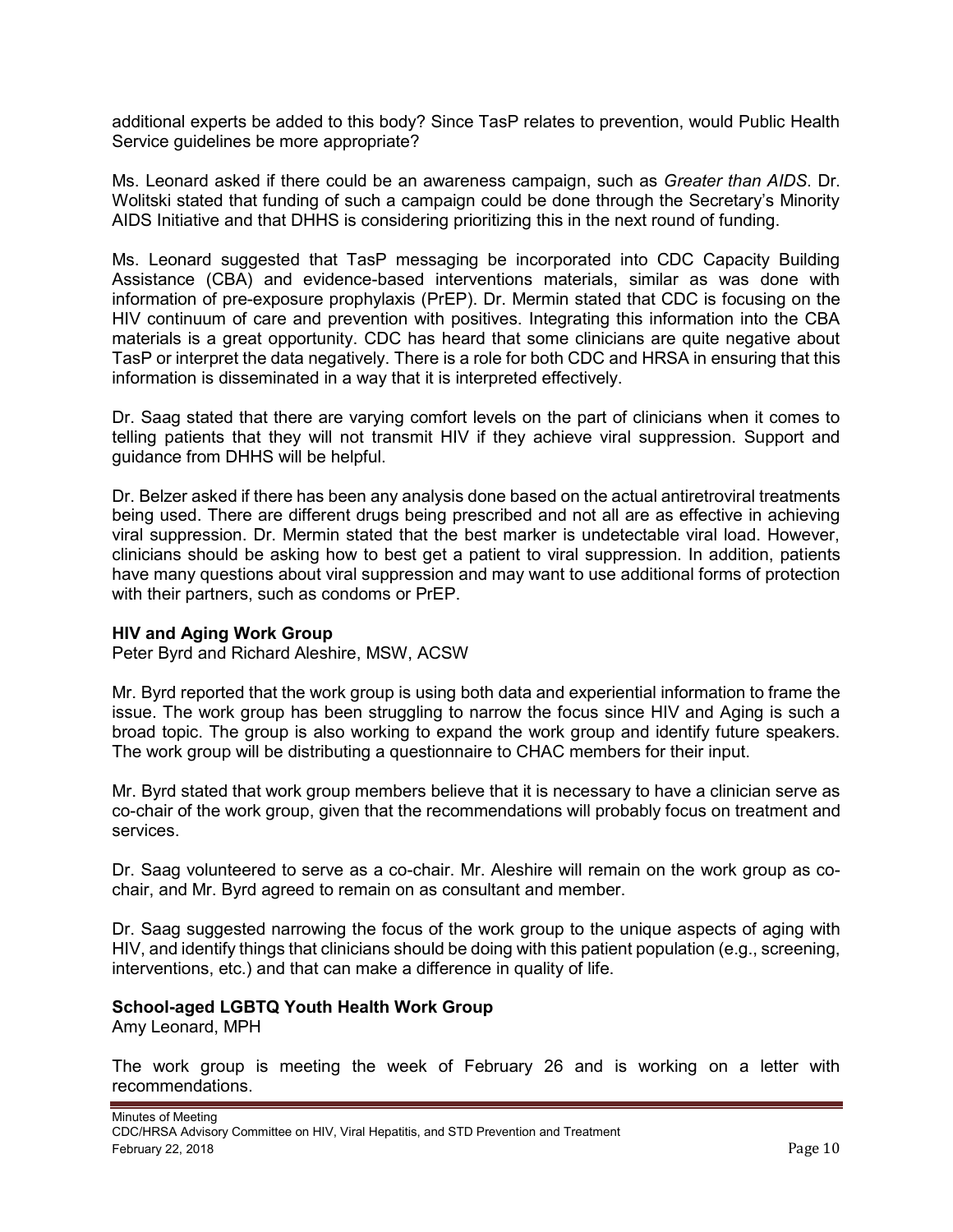#### <span id="page-10-0"></span>**Perinatal Viral Hepatitis Work Group**

Peter Havens, MD, MS

The letter that was finalized at the October meeting was sent to CDC. CDC reported that it is hiring staff to conduct a literature review to rank the quality of the evidence that can be used to develop recommendations. CDC also provided a Morbidity and Mortality Weekly Report on testing issues during pregnancy.

Dr. Taylor asked if information could be added to the letter. Some clinicians are carrying out elective cesarean sections in women infected with hepatitis C virus. There are no data indicating that this is effective in preventing transmission. Can information be added that hepatitis C virus is not an indication for an elective cesarean section? Dr. Havens stated that the letter is final. This would be addressed in guidelines if there is sufficient data to support a recommendation.

### **Other Business**

#### **Congenital Syphilis**

Peter Havens, MD, MS

Dr. Havens stated that the written public comment from the National Coalition of State STD Directors on congenital syphilis raised important issues in terms of using existing infrastructure to address congenital syphilis. CDC and HRSA have been very effective in addressing perinatal transmission of HIV. Dr. Havens asked if this capacity can be leveraged to address congenital syphilis and perinatal hepatitis C virus. Dr. Cheever stated that HAB is working to increase focus on STDs and has recently released a NOFO on improving STD screening and treatment. HAB will be working with the HRSA Bureau of Primary Health Care and CDC on this issue, particular STD screening and treatment in the context of primary care. Dr. Bolan added that Division of STD Prevention has followed up with Division of HIV/AIDS Prevention and the HRSA Maternal and Child Health Bureau to ensure that STD screening and treatment is addressed. She suggested this as a topic at a future CHAC meeting.

Dr. Havens added that the RWHAP Part D Program grew out of the Title V Maternal and Child Health Services Block Grant Program. Dr. Bolan stated that addressing this issue has been challenging due to the restrictions imposed by the continuing resolution.

### **Adjournment**

Ms. Fukuda thanked the CHAC members for their continued participation. She also thanked the CDC and HRSA leadership and staff for their support of the CHAC.

Items requiring follow up from this meeting include:

- Address leadership, administration, and focus areas for HIV and Aging work group;
- Suggest speakers for HRSA NRWC;
- Ongoing work on TasP messaging in terms of updating resources and disseminating messages to key audiences; and
- Ongoing work on the perinatal hepatitis C virus transmission guidelines process.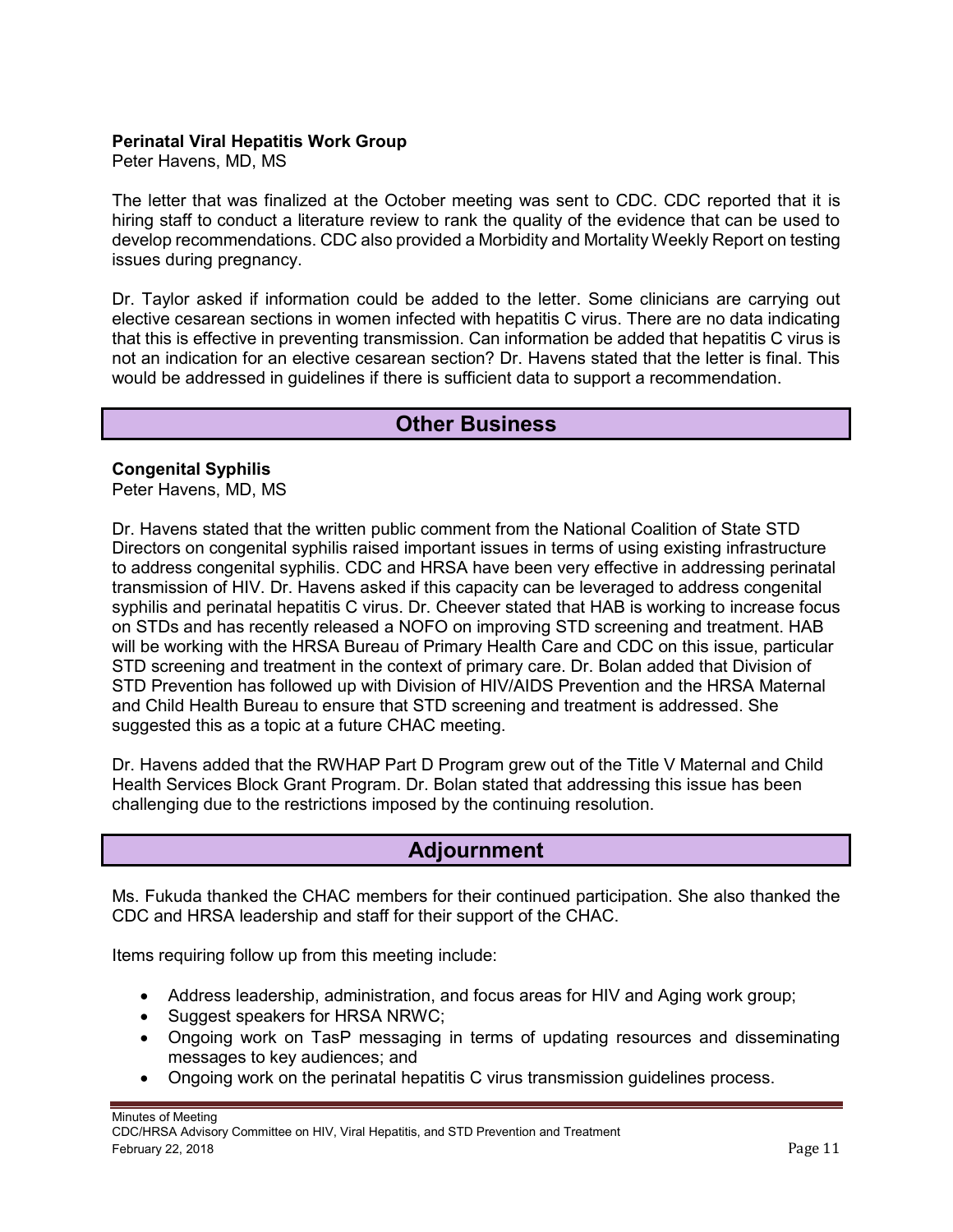Dr. Cheever adjourned the meeting at 3:30 p.m. ET.

#### **CHAC CO-CHAIRS' CERTIFICATION**

I hereby certify that to the best of my knowledge, the foregoing Minutes of the proceedings are accurate and complete.

Peter W. Byrd, Co-Chair CDC/HRSA Advisory Committee on HIV, Viral Hepatitis and STD Prevention and **Treatment** 

(Date)

H. Dawn Fukuda, ScM, Co-Chair CDC/HRSA Advisory Committee on HIV, Viral Hepatitis and STD Prevention and **Treatment** 

(Date)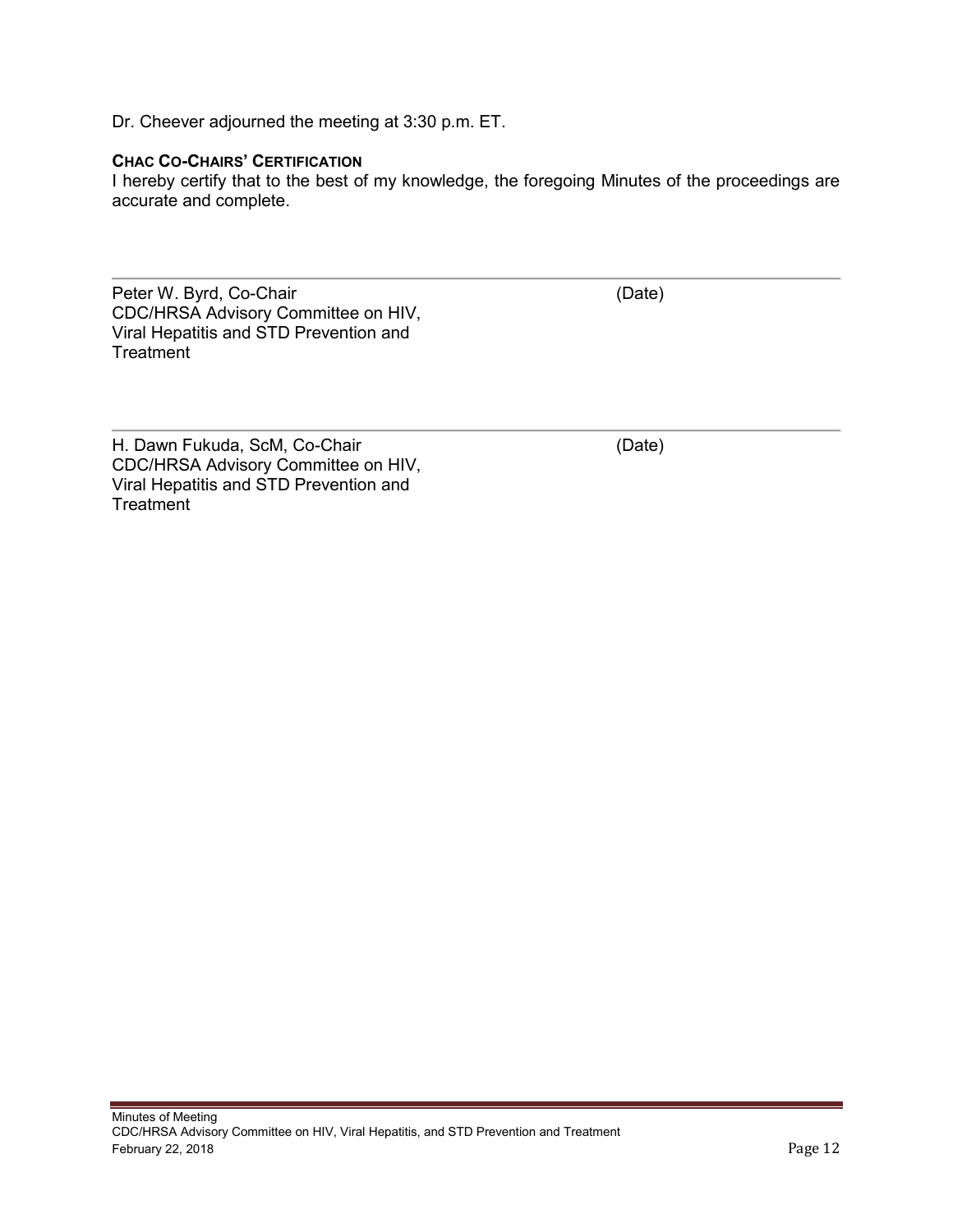## **Attachment 1: Participant List**

#### <span id="page-12-0"></span>**CHAC Members Present**

Mr. Peter Byrd, Co-Chair Ms. Dawn Fukuda, Co-Chair Mr. Richard Aleshire Dr. Jean Anderson Dr. Marvin Belzer Dr. Peter Havens Mr. Devin Hursey Dr. Jennifer Kates Ms. Amy Leonard Dr. Jorge Mera Dr. Susan Philip Dr. Michael Saag Ms. Linda Scruggs Dr. Bradley Stoner Dr. Lynn Taylor

#### **CHAC Members Absent**

Ms. Debra Hauser Mr. Greg Millett

#### **CHAC Ex-Officio Members Present**

Dr. Pradip Akolkar U.S. Food and Drug Administration

Dr. Paul Gaist Office of AIDS Research National Institutes of Health

Mr. Richard Haverkate Indian Health Service

Ms. Kaye Hayes Office of HIV/AIDS and Infection Disease Policy, U.S. Department of Health and Human **Services** 

Dr. Iris Mabry-Hernandez Agency for Healthcare Research and Quality

Dr. Richard Wild Center for Medicare and Medicaid Services

#### **CHAC Liaison Representative**

*Liaison from Presidential Advisory Council on HIV/AIDS to be named*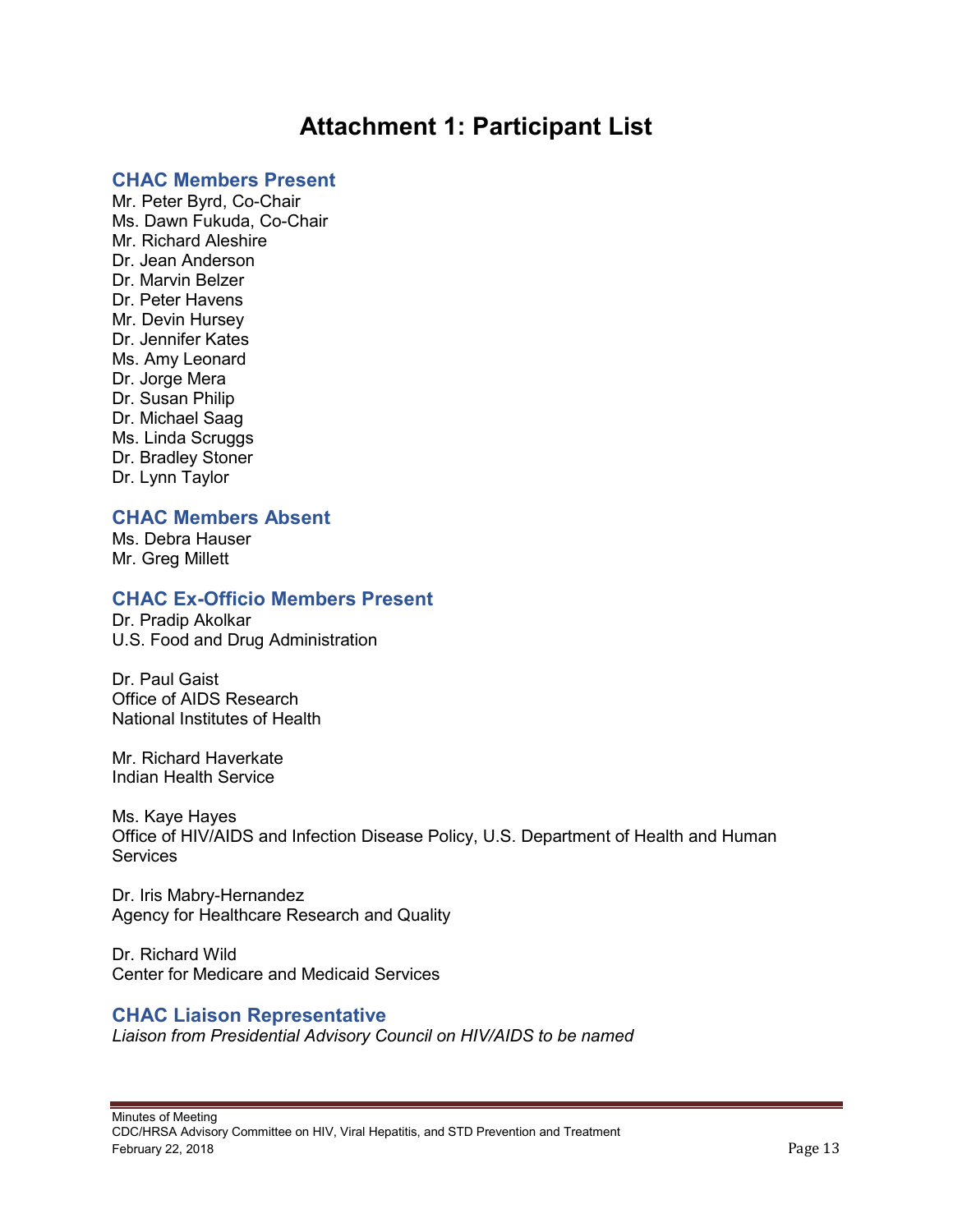#### **CHAC Designated Federal Officers**

Dr. Laura Cheever HRSA/HAB Associate Administrator

Dr. Jonathan Mermin CDC/NCHHSTP Director

#### **Federal Agency Attendees**

Ms. Christina Barney CDR Holly Berilla Dr. Gail Bolan Ms. Cecily Campbell Mr. Gary Cook Ms. Antigone Dempsey Ms. Laura Eastman Ms. Miranda Fanning Ms. Tanya Geiger Ms. Anne Hanessian Mr. John Hannay Ms. Heather Hauck Dr. Letha Healey Ms. Connie Jorstad Ms. Theresa Jumento Ms. Gladys Lewellen Mr. Garet Lum CAPT Tracy Matthews Dr. Eugene McCray Mr. John Milberg Mr. Robert Mills Mr. John Moore Mr. Harold Phillips Mr. Raul Romaguera Ms. Melanie Ross Ms. Margie Scott-Cseh Ms. Kim Shields Ms. Natalie Solomon Ms. Rene Sterling Ms. April Stubbs-Smith Ms. Abigail Viall Ms. Michelle Vanhandle Mr. Steven Young

#### **Guest Presenters**

CDR Cathleen Davies HRSA/HAB

Tamika Martin HRSA/HAB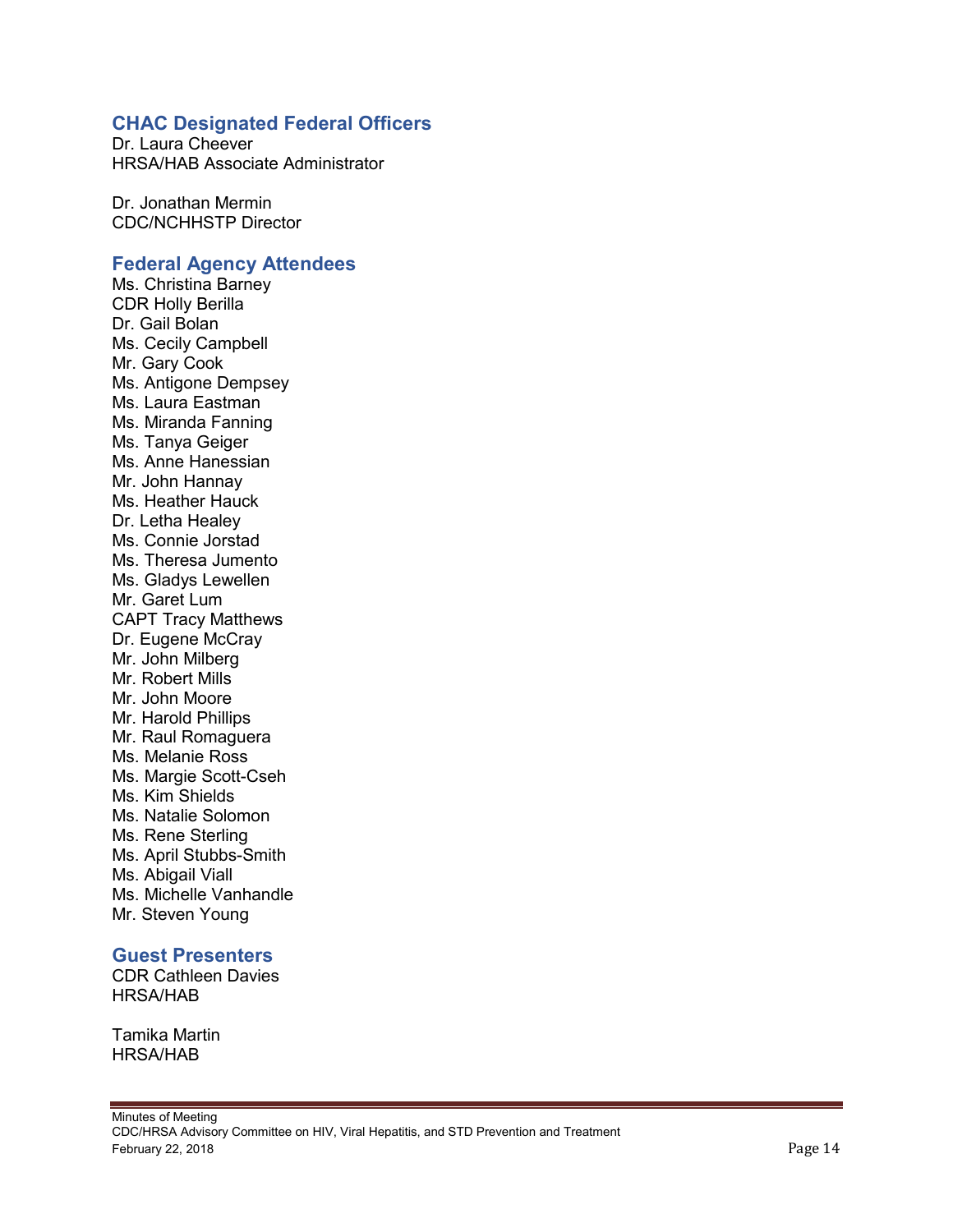Melinda Tinsley HRSA/HAB

Dr. Richard Wolitski Director, HHS/OHAIDP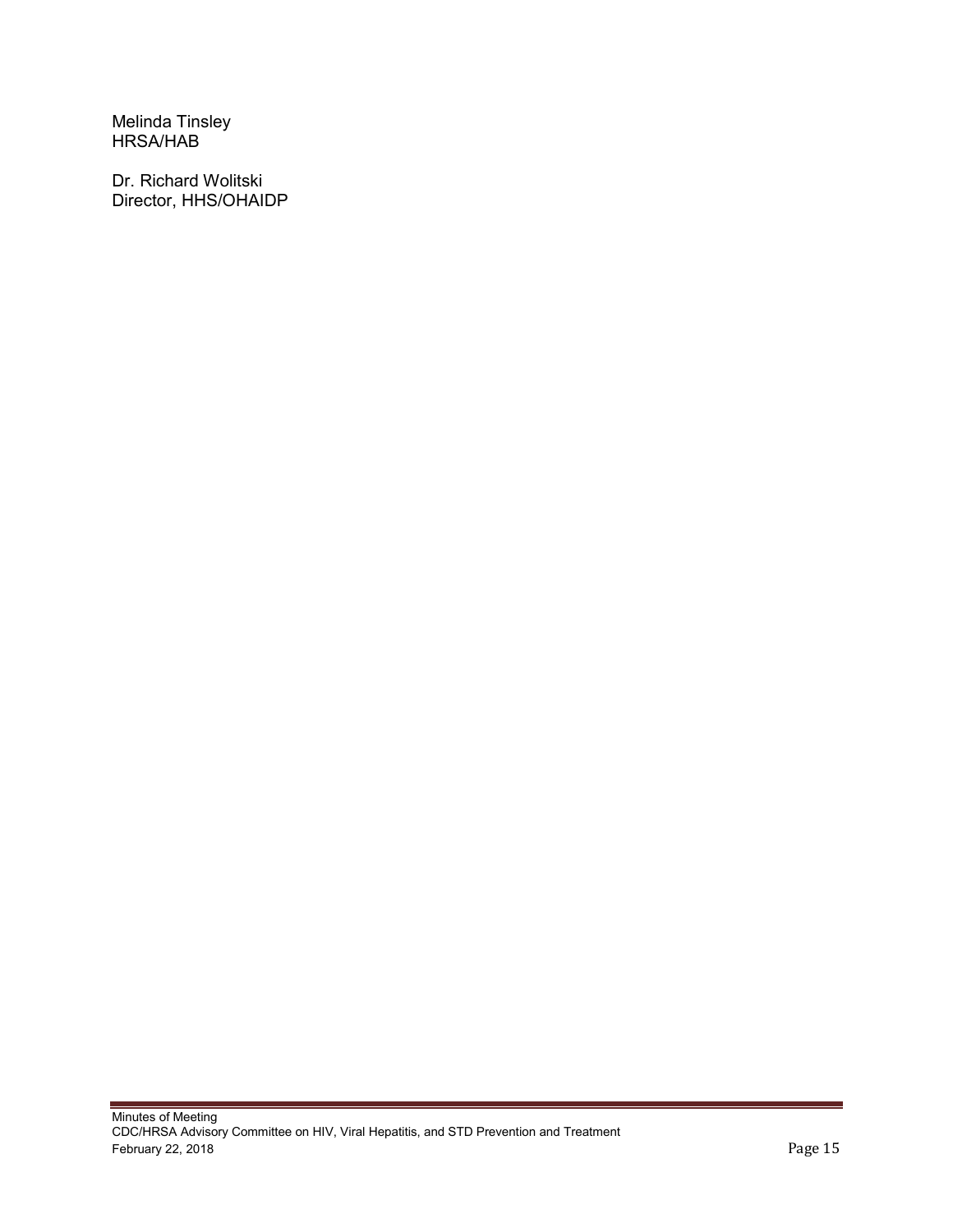## <span id="page-15-0"></span>**Attachment 2: Public Comment Submitted by the National Coalition of STD Directors**

NCSD would like to thank CHAC for the opportunity to provide comment on the discussion of congenital syphilis that took place at the October meeting since the public comment occurred before this session took place.

More than two million cases of chlamydia, gonorrhea, and syphilis were reported in the United States in 2016. On September 26, the Centers for Disease Control and Prevention (CDC) issued its 2016 STD surveillance report showing that STDs at the highest rates ever in the United States, with staggering health consequences for millions of Americans. The report also underscores that existing disparities are deepening. We are at unprecedented highs for STD rates. The CDC's Division of STD Prevention has laid out a call to action to address syphilis rates, but they cannot combat STD rates on their own. There is enough of a problem here that we must all own this and change how we are addressing STD prevention and control. STDs can no longer be someone else's priority, they must be the priority of us all.

After a steady decline from 2008-2012, data shows a sharp increase in congenital syphilis rates. There was an 88% increase in congenital syphilis from 2012 to 2016. In 2016, the number of congenital syphilis cases was the highest that it has been since 1998—with 628 reported cases of congenital syphilis, including 41 syphilitic stillbirths, and the national rate was 15.7 cases per 100,000 live births. In the panel on congenital syphilis, Dr. Gail Bolan highlighted that there are successes of adverted cases with as many as 75% of congenital syphilis cases adverted but that there are states with rates as low as 50% of cases adverted and 26% of mothers had no prenatal care. The CDC has provided additional funding for congenital syphilis with a new grant opportunity for those jurisdictions with the highest rates, but this funding is one-time only and, therefore, cannot be a complete response to the extremely high rates of congenital syphilis currently facing the United States.

In her presentation, Dr. Judy Steinberg from the Bureau of Primary Care stated that the BPC does not collect data on congenital syphilis. The Bureau serves approximately 26 million people (or 1/12 of the people across the United States); this information collection could be key to knowing more about adverted cases of congenital syphilis as well as having a truer picture of the congenital syphilis cases. The PHB does require the reporting of two Quality Insurance measures dealing with prenatal care already, as well as one dealing with STDs. Dr. Aaron Lopata of the Maternal and Child Health Bureau at HRSA stated that Title V has a critical role in ensuring that all pregnant women are screened for syphilis at their first prenatal visit and those who are "high-risk" are additionally screened in the third trimester. Nearly 30% of congenital syphilis cases were those that had no treatment and 21% had inadequate treatment.

With the information from the presentations at the meeting in mind, we ask the following questions and request that CHAC ask the respective Bureaus for answers:

- How is the Bureau of Primary Care able to participate in efforts to tackle these congenital syphilis rates?
	- $\circ$  At a minimum, how can it be incentivized for health centers to collect data on congenital syphilis? How can the Title V block grant be used to motivate syphilis testing and treatment to prevent cases of congenital syphilis?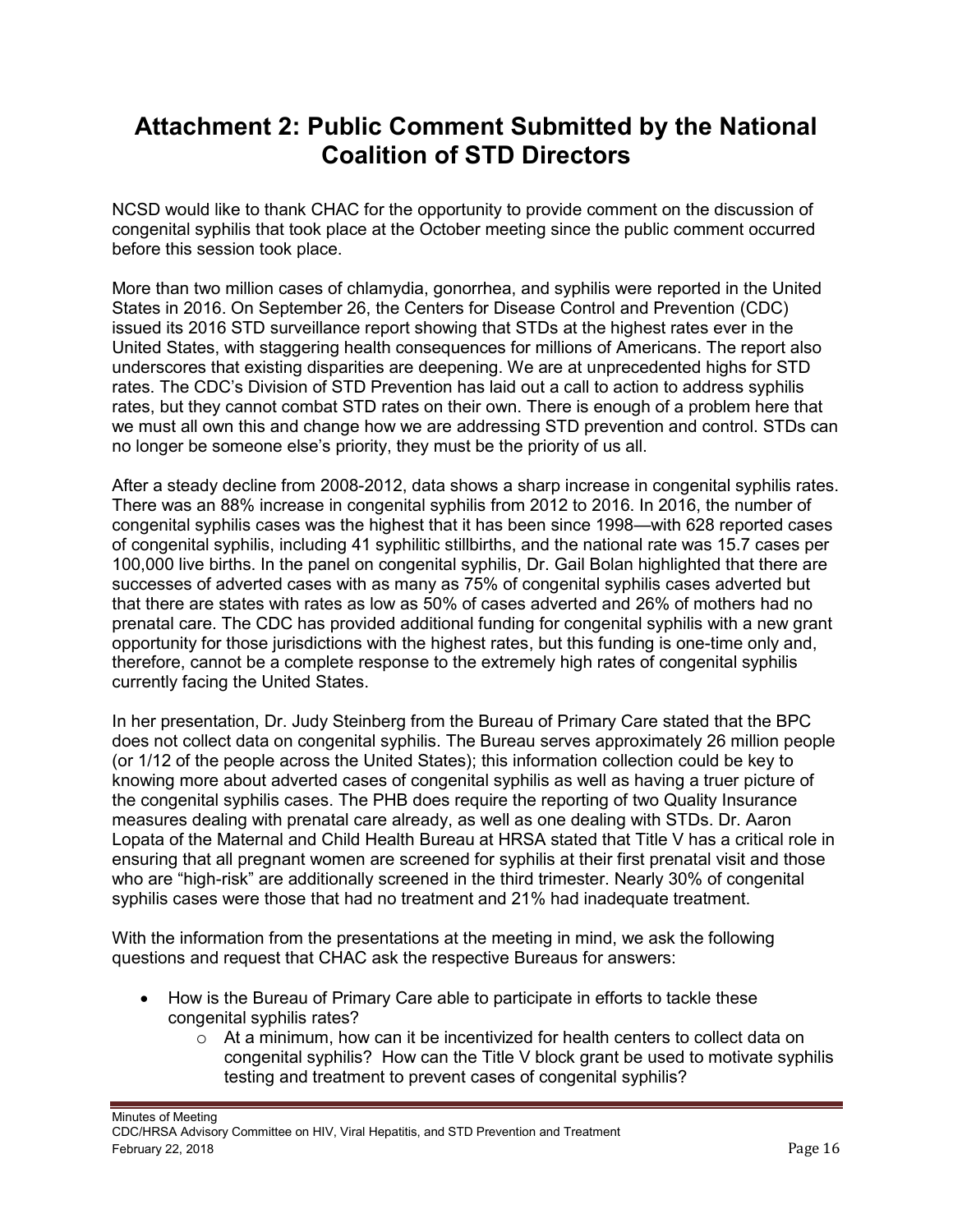- How can the Title V block grant be used to motivate syphilis testing and treatment to prevent cases of congenital syphilis?
	- $\circ$  Is there the possibility of a congenital syphilis demonstration project that could be funded through the Maternal and Child Health Bureau like there was to address perinatal HIV in the 1980s?
- How could Part D of the Ryan White CARE Act serve as a model of prevention and treatment for congenital syphilis? The Ryan White HIV/AIDS Program Part D has an existing focus on women who are pregnant or may become pregnant and HIV prevention and, since this is likely women who are also at risk for congenital syphilis, could HRSA look into a demonstration project to reduce congenital syphilis rates as part of Part D?

It is time to change how we address STDs. We all, across federal, state, and local government, and the private sector, need to change or things are never going to improve; this is a public health emergency that impacts everyone and should be an all-hands-on-deck situation with everyone focusing on how we can address STDs in the United States immediately. This session at the CHAC demonstrates that there is concern across federal, state, and local government to address these sky-rocketing rates of congenital syphilis, but also that there is a lot of coordination across these different areas that must occur.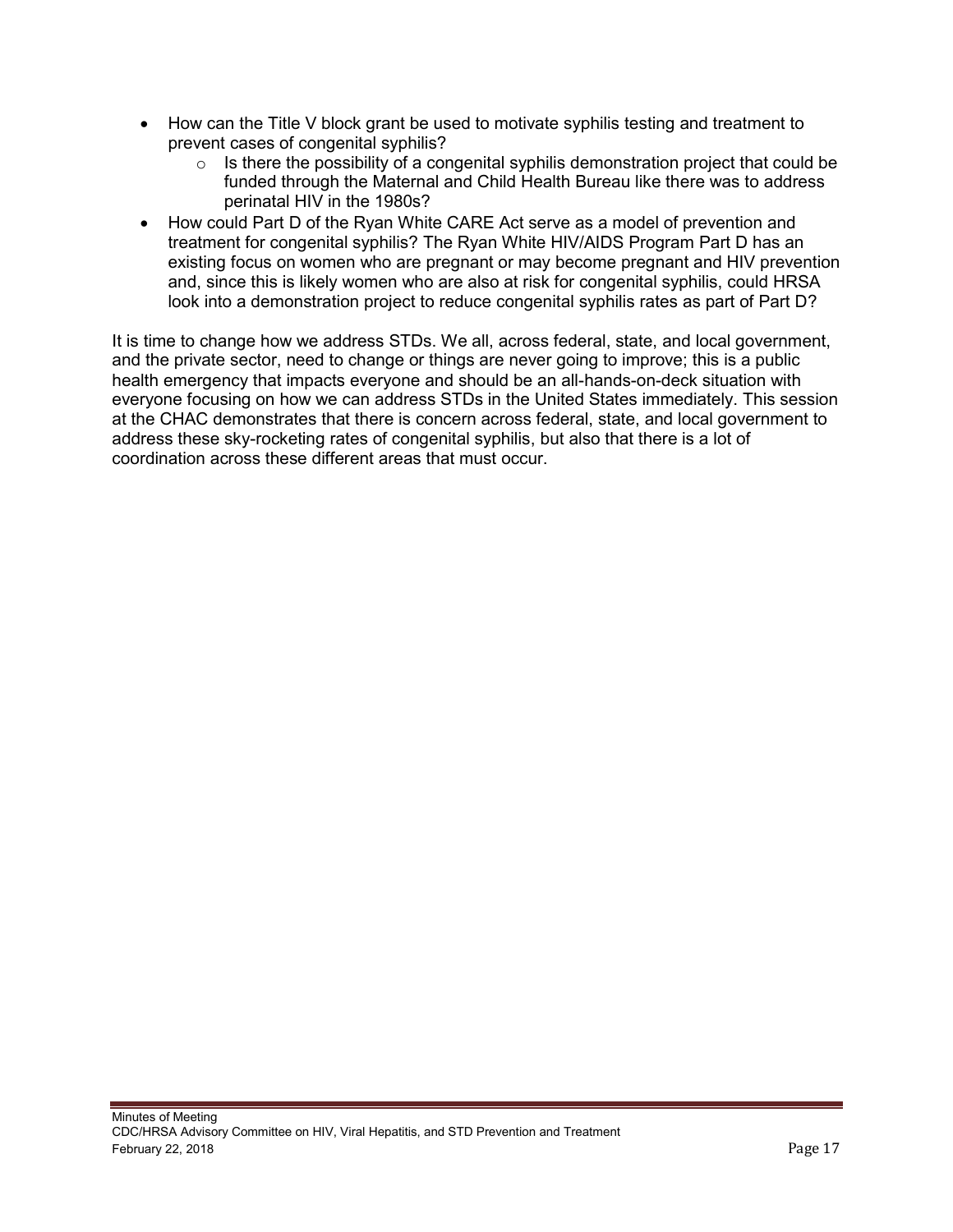## <span id="page-17-0"></span>**Attachment 3: Core Message Elements about Undetectable Viral Load and HIV Transmission (v 1.0)**

**Core Message Elements** - It is recommended that all communications seek to convey these key concepts. Some types of communications that are very brief would not be able to get across all of these points. For example, a banner would not need to have all of this info, but ideally the communication would be able to link to a more complete set of information.

The wording here is the wording that is based on the discussions and review of the available evidence within the HHS ad hoc working group.

#### **The intervention is:**

- Taking HIV medications (preferred term); or
- Taking medications to treat HIV (acceptable term); or
- Taking antiretroviral therapy (ART) (acceptable term).

#### **It is used by:**

- People living with HIV (preferred term)
	- o Persons living with HIV, women or men living with HIV, or subsets of the population such as PWID living with HIV, etc. are all acceptable.

#### **To prevent:**

- Sexual transmission of HIV to partners who are HIV-negative (preferred term)
	- o Variations that convey this same information are acceptable;
	- $\circ$  Variations should convey that the data are limited to sexual transmission from someone who has the virus to someone who does not;
	- o Terms like "infected," "carrier," and "victim" should not be used in communications about this issue; and
	- $\circ$  Studies include heterosexual and homosexual couples. Messages are the same for both heterosexual and same-sex sexual behaviors.

#### K**nown to work when:**

Taken daily as prescribed (preferred term)

#### AND

- An undetectable viral load is achieved and then maintained for at least six months (preferred term)
	- $\circ$  Minor variations on these that retain all of the key concepts are acceptable (e.g., "taken every day as prescribed").
	- o Both information about medication adherence AND keeping viral load suppressed should be communicated in all messages).
	- $\circ$  Achieved = a single viral load test that is undetectable.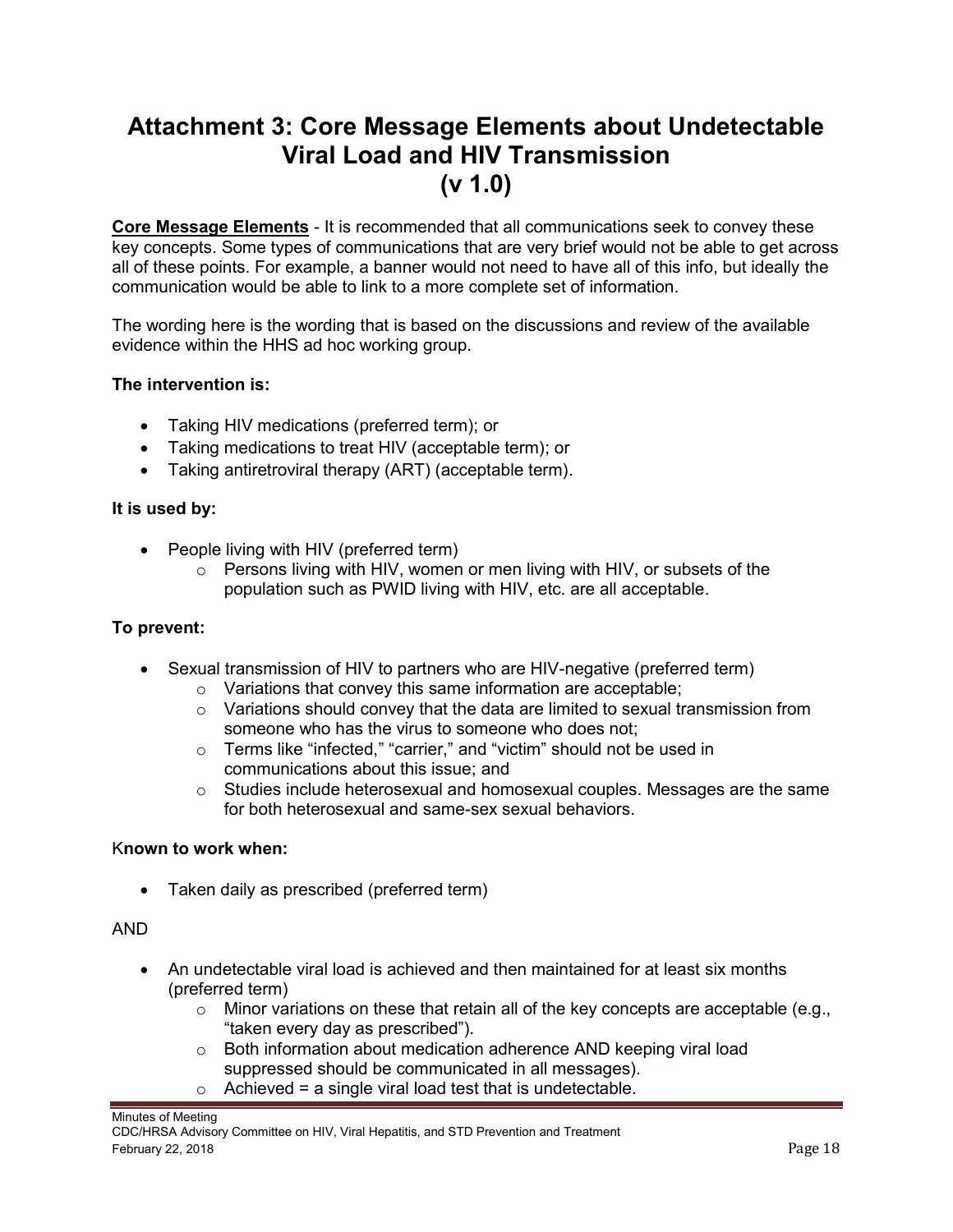$\circ$  Maintained + all viral load test results are undetectable for at least six months after the first undetectable viral load test results was achieved.

#### **Magnitude of effect:**

- "Effectively no risk"
- Consensus was not reached on the best term in the federal workgroup, however, everyone indicated that "effectively no risk" was an acceptable term.
- Feedback from health care provider and health department webinar supported this choice.
- Discussions and email from Bruce Richman indicated the support of PAC and its partners for this term.
- Will test "effectively no risk" along with other terms such as:
	- o Almost no risk;
	- o Effectively no risk;
	- o Extremely low to no risk;
	- o Insignificant risk; and
	- o Negligible.

#### **Examples of Top Line Messages that Include These Elements:**

People living with HIV who take HIV medications daily as prescribed and achieve and then maintain an undetectable viral load for at least six months have effectively no risk of sexually transmitting the virus to an HIV-negative partner.

OR (to illustrate how messages will incorporate other elements).

Scientific advances in HIV care and treatment are game changers that can get us to the vision of a future in which new HIV infections are rare. There is effectively no risk of sexual l transmission of HIV when people living with HIV are taking HIV medications as prescribed and have achieved and maintained an undetectable viral load for at least six months.

#### **Additional Key Messaging Issues:**

- Key Benefits of HIV Treatment
- Research Found No Linked Transmission
- Time to Suppression
- Adherence
- Frequency of Viral Load Monitoring
- Stability of Viral Load Monitoring
- Viral Blips
- STIs
- Pregnancy
- Talking to Your Partner about Treatment as Prevention

#### **Ongoing/Future Activities:**

Review of CDC message testing results.